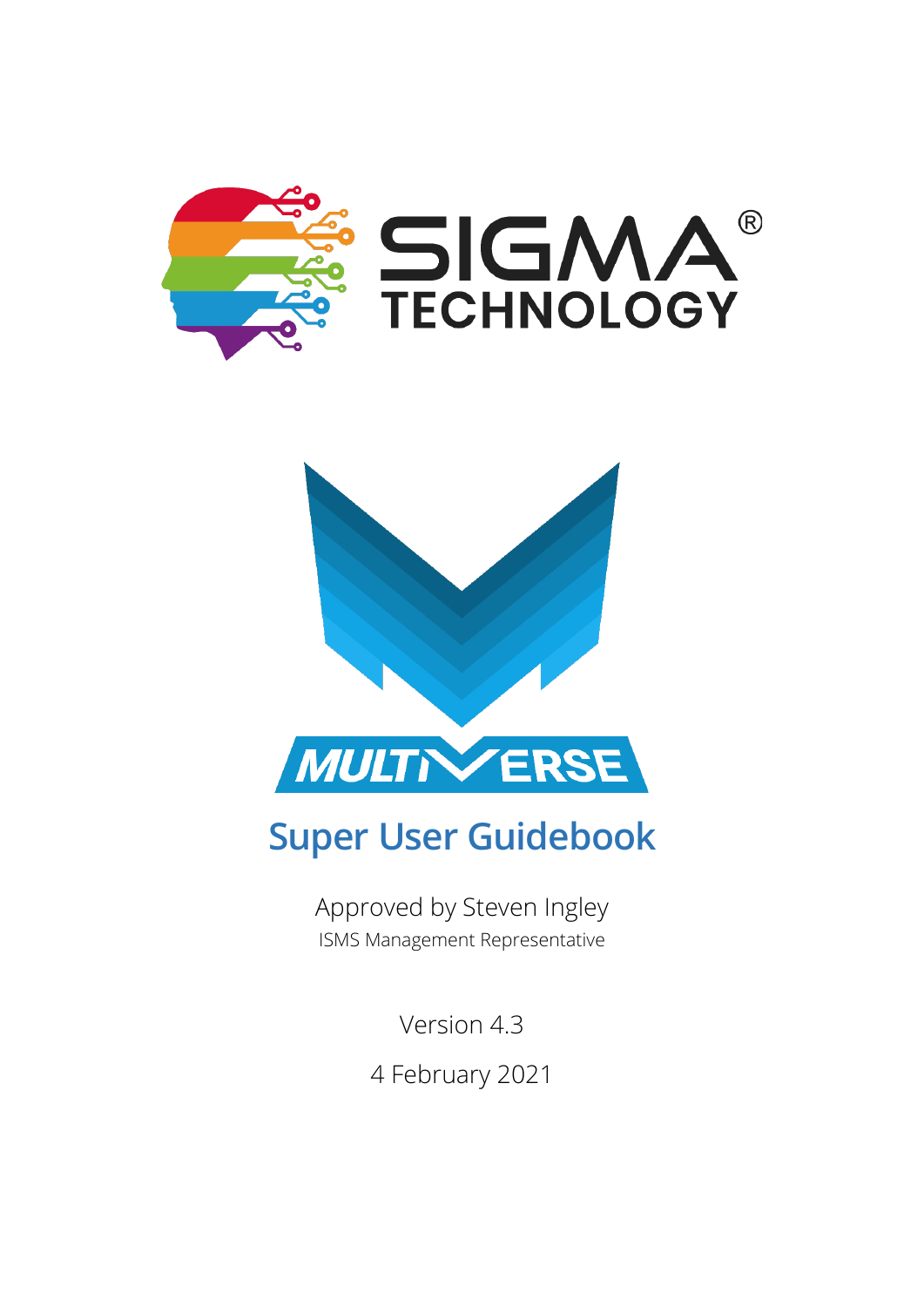

## **Table of Contents**

| 1              |     |  |
|----------------|-----|--|
| $\overline{2}$ |     |  |
|                | 2.1 |  |
|                | 2.2 |  |
|                | 2.3 |  |
|                | 2.4 |  |
| 3              |     |  |
|                | 3.1 |  |
|                | 3.2 |  |
|                | 3.3 |  |
|                | 3.4 |  |
|                | 3.5 |  |
|                | 3.6 |  |
| $\overline{4}$ |     |  |
|                | 4.1 |  |
|                | 4.2 |  |
| 5              |     |  |
|                | 5.1 |  |
|                | 5.2 |  |
|                | 5.3 |  |
|                | 5.4 |  |
|                | 5.5 |  |
| 6              |     |  |
| $\overline{7}$ |     |  |
| $8\,$          |     |  |
| $\mathcal{G}$  |     |  |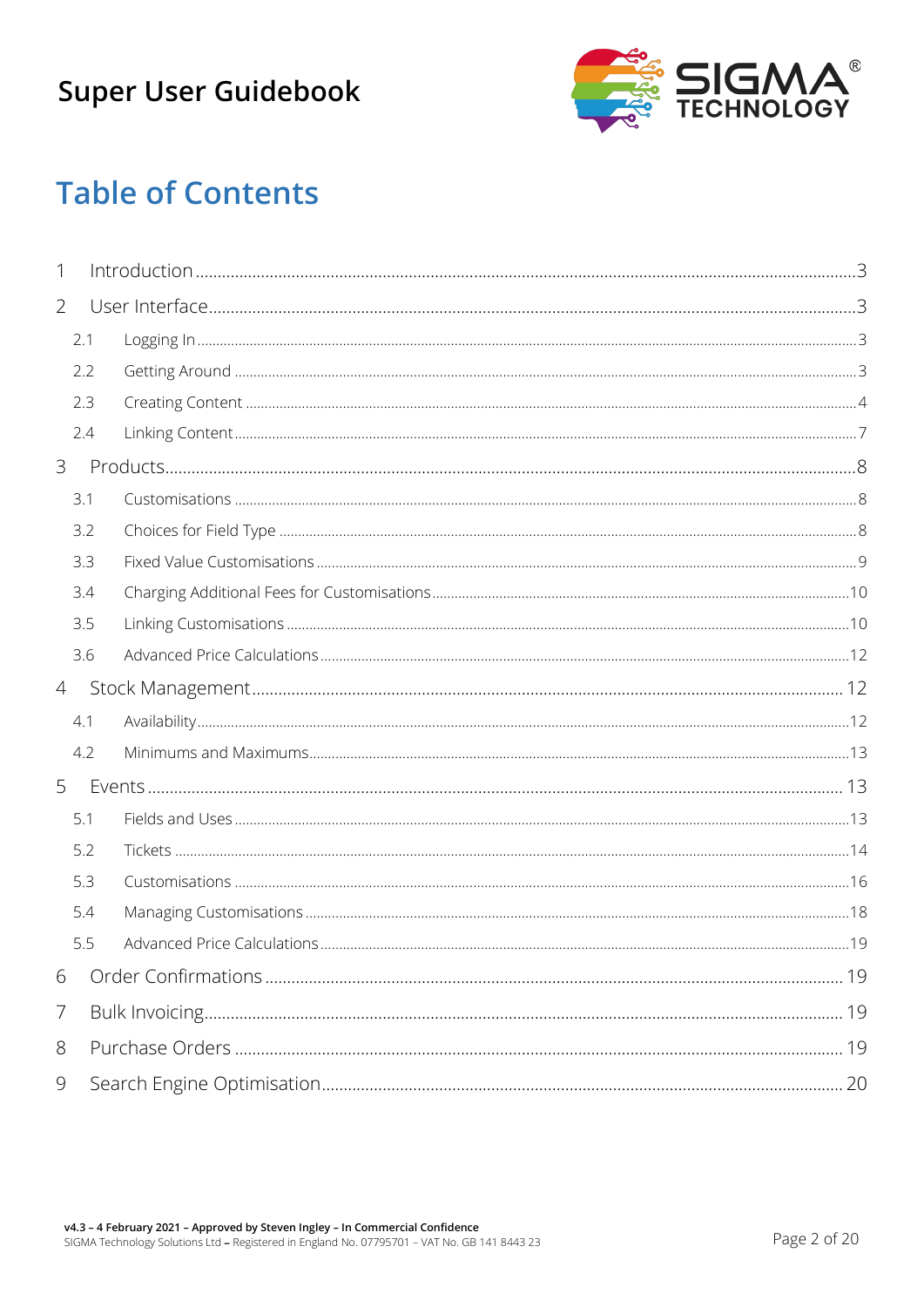

## <span id="page-2-0"></span>**1 Introduction**

Multiverse is an advanced software solution for businesses who wish to sell online and have complex requirements.

The guidance contained herein is for general use of Multiverse and may describe some features and functionality that is not enabled in your environment. This may be because it has been intentionally disabled for you, or that your current software license does not permit its use. To request changes to your configuration and/or the features available, please contact us at [support@sigmatechnology.co.uk.](mailto:support@sigmatechnology.co.uk)

Wherever you see a word or phrase in *Italics*, this relates to an area of the system; either a type of content, or a function/module. You should be able to find these in the menus and from the main dashboard once logged in.

# <span id="page-2-1"></span>**2 User Interface**

### <span id="page-2-2"></span>*2.1 Logging In*

Simply navigate to /admin on your domain name to be presented with the login screen. For example: *[www.mydomain.co.uk/admin](http://www.mydomain.co.uk/admin)*

Login using the username and password that have been provided to you.

Passwords are *cAsE sEnSiTiVe*, and you will be forced to change this password the first time you login. Please, never write your password down anywhere – if you forget the password it can always be reset.

#### **Notes:**

• Depending how your version of Multiverse is configured, the admin account may be disabled in preference of individual administrator accounts.

### <span id="page-2-3"></span>*2.2 Getting Around*

Upon login, you will usually be presented with the Dashboard (unless you tried to access an administrator link directly and were then asked to login).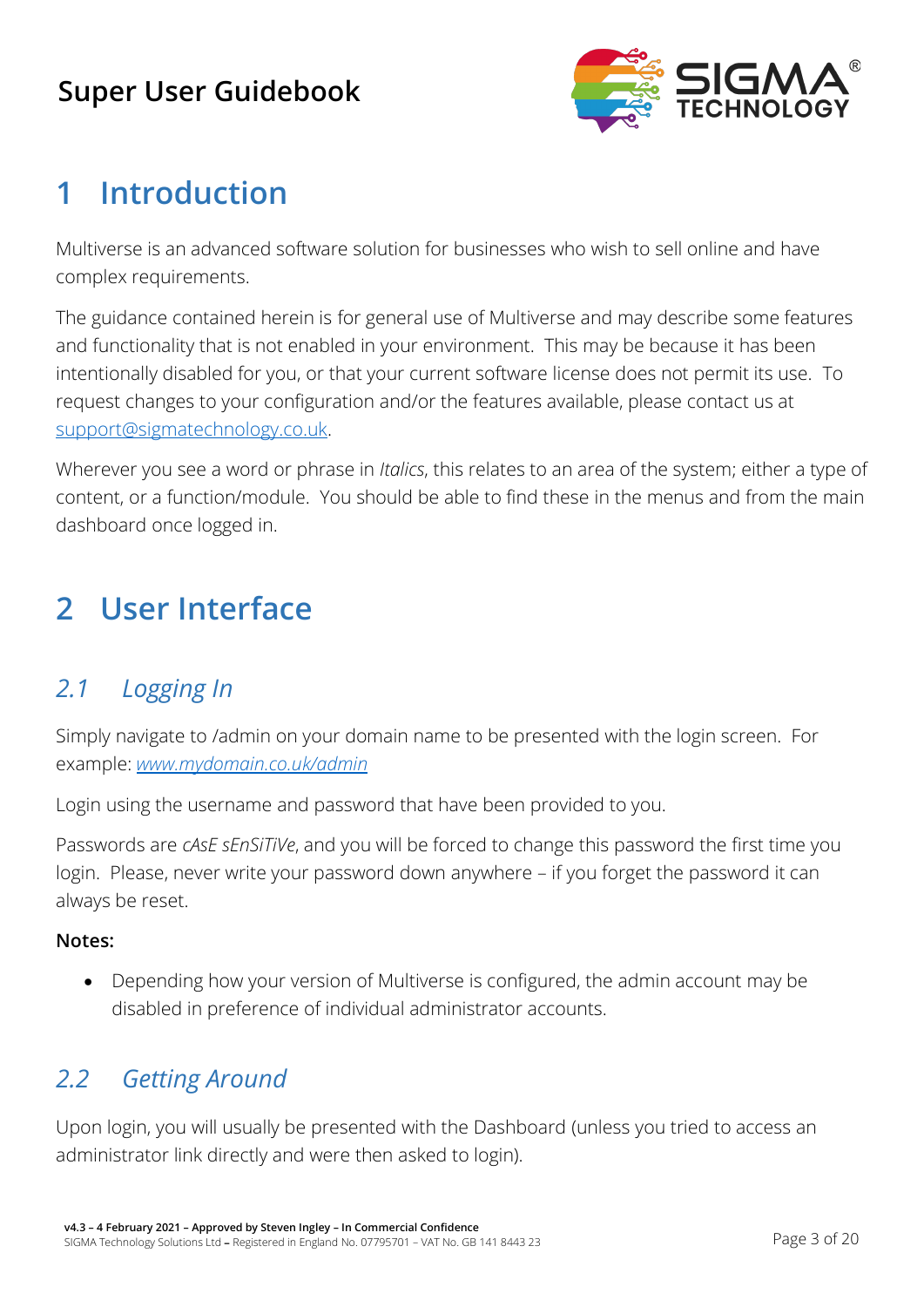together for ease:

*Events* etc.



#### <span id="page-3-0"></span>*2.3 Creating Content*

At the top-right of every content-related screen, there are buttons to assist you with finding, analysing, and creating content.



in a new tab so you can admire your work.

#### **Notes:**

• The buttons may be hidden in certain scenarios based on deliberate restrictions in place on, for example, the creation of new types of content.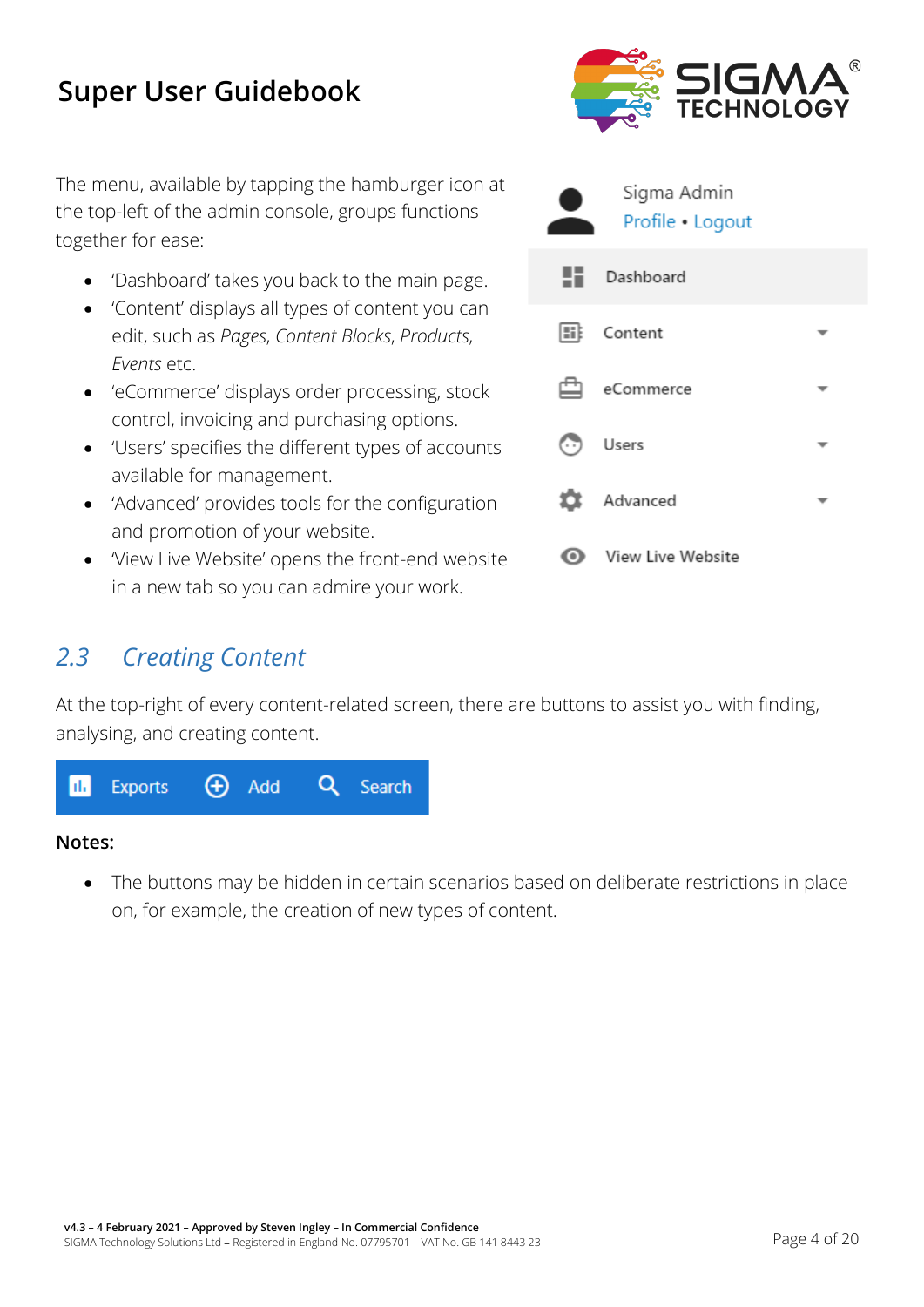

| Add Page                               |                                                                                             |                     |  |
|----------------------------------------|---------------------------------------------------------------------------------------------|---------------------|--|
| 自<br>Overview                          |                                                                                             | All Fields          |  |
| Title *<br>Specify Internal Label<br>П | Template<br>Default                                                                         | ▼                   |  |
|                                        | Page Content                                                                                |                     |  |
| Content<br><b>OPEN EDITOR</b><br>v     | Use the editor to style the content of the page to be displayed exactly how you would like. |                     |  |
|                                        | Call to Action                                                                              |                     |  |
| Title                                  | Description                                                                                 | Link<br>Web Address |  |
|                                        |                                                                                             | Text to Display     |  |
| CLOSE                                  |                                                                                             |                     |  |

Any fields marked with a \* after their name are mandatory and must therefore be completed before the new content can be created. Simply complete the mandatory fields as a minimum and tap the pulsing 'Create' button at the bottom of the form.

If you don't see the field you're looking for, it may be hidden (if it is optional, and also currently empty). Tap the 'All Fields' toggle switch to see all fields.



#### *2.3.1 HTML Editors*

Anywhere you see the 'Open Editor' button, you can write more freely and customise the content you're creating using colours, styles and HTML.

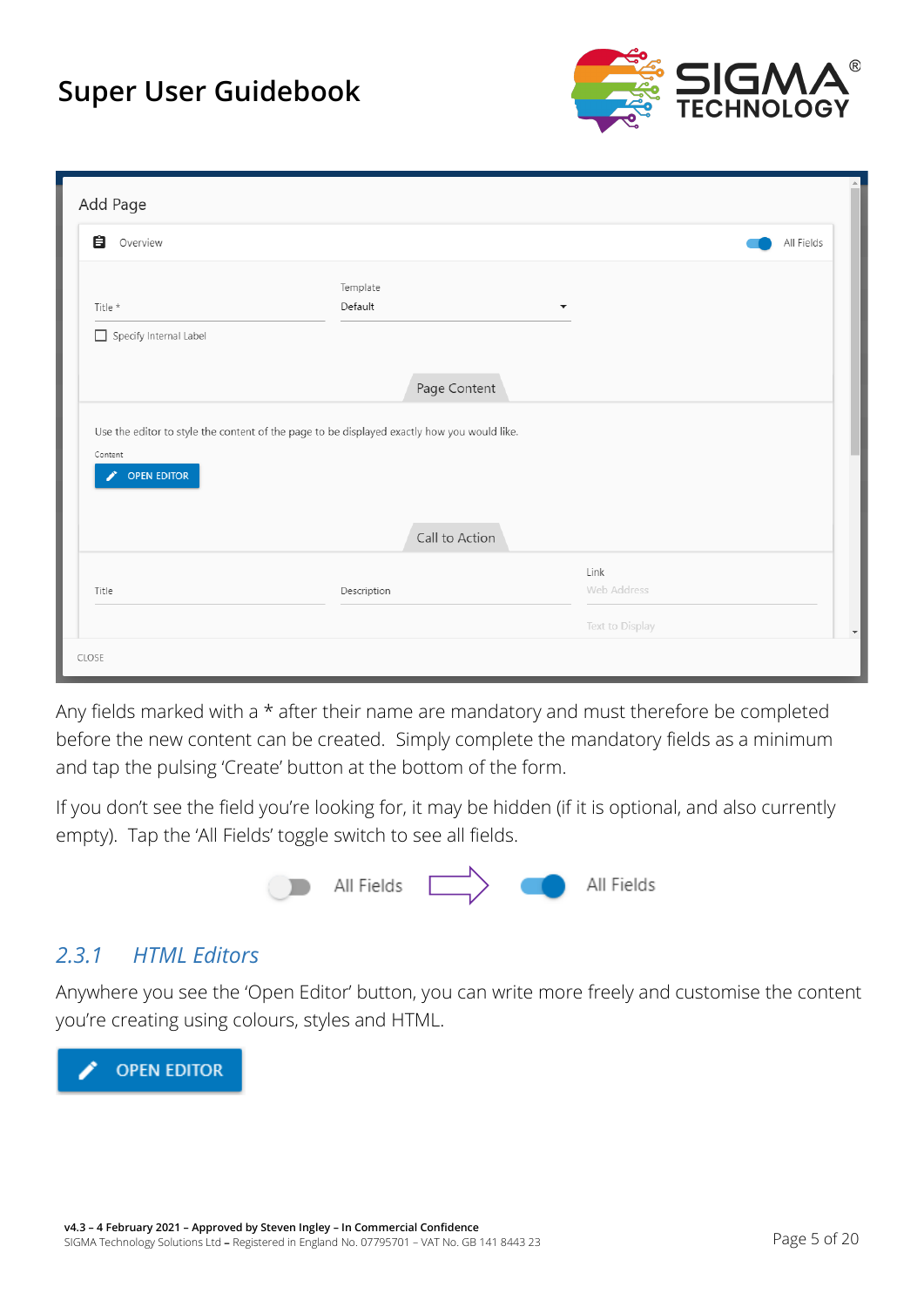

To launch the editor simply click/tap the button. You will then be presented will a full-featured editor, which if you've ever used a Microsoft Word or Google Docs you'll have no problem getting to grips with.

#### *2.3.2 Adding and Handling Media*

Multiverse supports all major media types including images, files and documents, video and audio. To add and manage media for an item, simply open the 'Media & Documents' section within the item's modal window.

| [o]<br>Media & Documents |                  |               |              |                |
|--------------------------|------------------|---------------|--------------|----------------|
| <b>IMAGES</b>            | <b>DOCUMENTS</b> | <b>VIDEOS</b> | <b>AUDIO</b> | <b>ARCHIVE</b> |

#### **Notes:**

- If the 'Media & Documents' section is missing then uploads of media have been restricted for the type of content being edited.
- If not all types of media are available to upload then uploads of these types of media have been restricted for the type of content being edited.

#### *2.3.2.1 Featured Images*

When you want an image to be displayed front and centre, use the 'Add Featured Image' button and Multiverse will automatically size and crop the image you upload so that it is the best fit for the position it is display in on the front-end website.



Featured images appear in listings such as *Categories* and will also be the primary image for content such as *Products*, *Events*, *Blog Articles*, *Galleries*.

#### **Notes:**

• If the 'Add Featured Image' button is not available, then featured images are not available for the type of content being edited.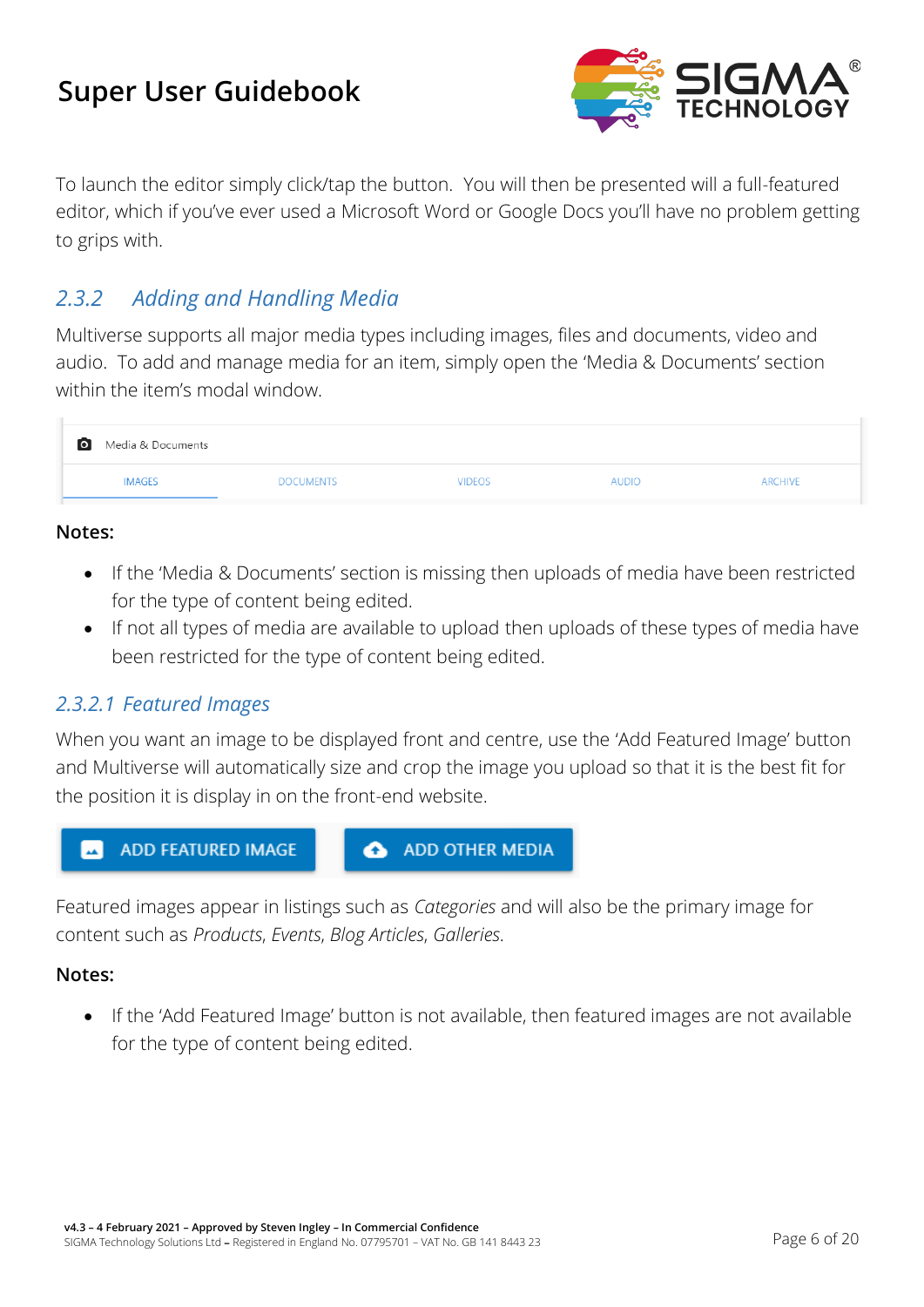

#### *2.3.3 Viewing and Publishing*

Controls are available at the top-right of each modal window, which allow you to quickly open the current content in a new tab so you can review what it will look like to visitors, and also toggle whether the content is published or not.



Simply click/tap the toggle switch to publish/unpublish the content.

#### <span id="page-6-0"></span>*2.4 Linking Content*

The real power of Multiverse becomes apparent when linking together items you have created. All relationships in Multiverse are based on a parent > child model, and the system knows just what to do when you link together certain items. It handles all the complex logic and front-end generation for you. Here are a few examples:

| Child<br><b>What Multiverse Does</b><br>Parent |               |                                                                                                  |  |
|------------------------------------------------|---------------|--------------------------------------------------------------------------------------------------|--|
| Page                                           | Content Block | Generates the child as a block within the parent.                                                |  |
| Page                                           | Slideshow     | Generates the child as a block within the parent.                                                |  |
| Page                                           | Dynamic Feed  | Generates the child as a block within the parent.                                                |  |
| Product                                        | Content Block | Generates the child as a block within the parent.                                                |  |
| Event                                          | Content Block | Generates the child as a block within the parent.                                                |  |
| <b>Menu Item</b>                               | Page          | Generates a link to the child within the parent.                                                 |  |
| <b>Menu Item</b>                               | Category      | Generates a link to the child within the parent.                                                 |  |
| Product                                        | Product       | Upsells the child when the parent is being sold.                                                 |  |
| Product                                        | Customisation | Generates the child as a question available for<br>configuring the parent when it is being sold. |  |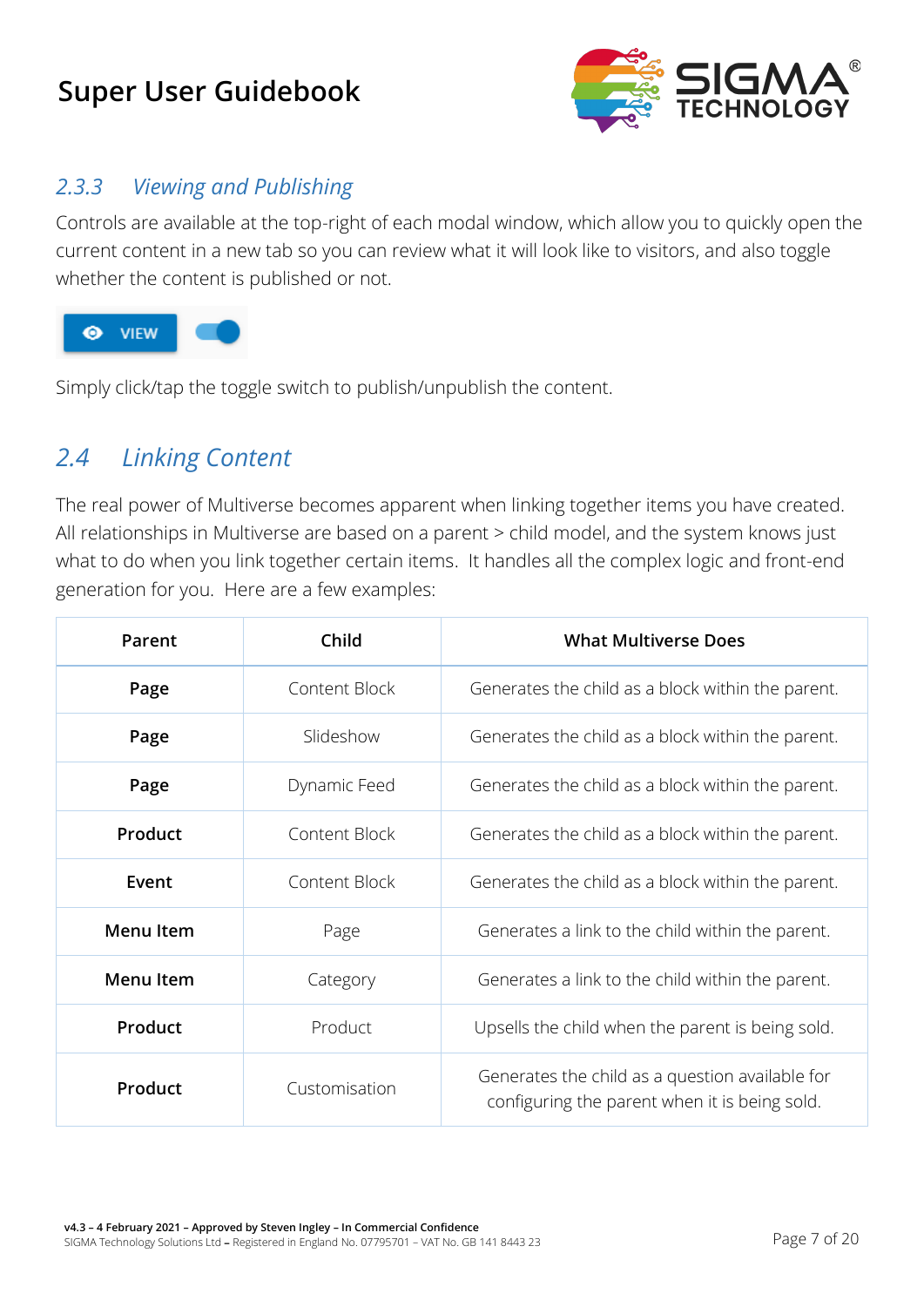

| <b>Product</b> | Component Part | Reduces the stock of the child by the number<br>specified in the relationship settings when the parent<br>is sold. |
|----------------|----------------|--------------------------------------------------------------------------------------------------------------------|
| Product        | Calculation    | Dynamically alters the price of the parent based on<br>Customisations chosen and their settings.                   |
| <b>Ticket</b>  | Customisation  | Generates the child as a question available for<br>configuring the parent when it is being booked.                 |

# **eCommerce**

## <span id="page-7-0"></span>**3 Products**

Multiverse enables you to sell physical and digital products with ease.

#### <span id="page-7-1"></span>*3.1 Customisations*

When you need to allow a customer to enter additional information relating to a *Product*, you can use *Customisations*. The easiest way to think of this, is that they are customising their purchase.

Common scenarios for use of *Customisations* include:

- Choosing different sizes of a product
- Choosing different colours of a product
- Recording inscriptions
- Printing images onto products
- Offering optional extras

### <span id="page-7-2"></span>*3.2 Choices for Field Type*

There are various field type options available for you to choose from, most of which can be made mandatory if you wish: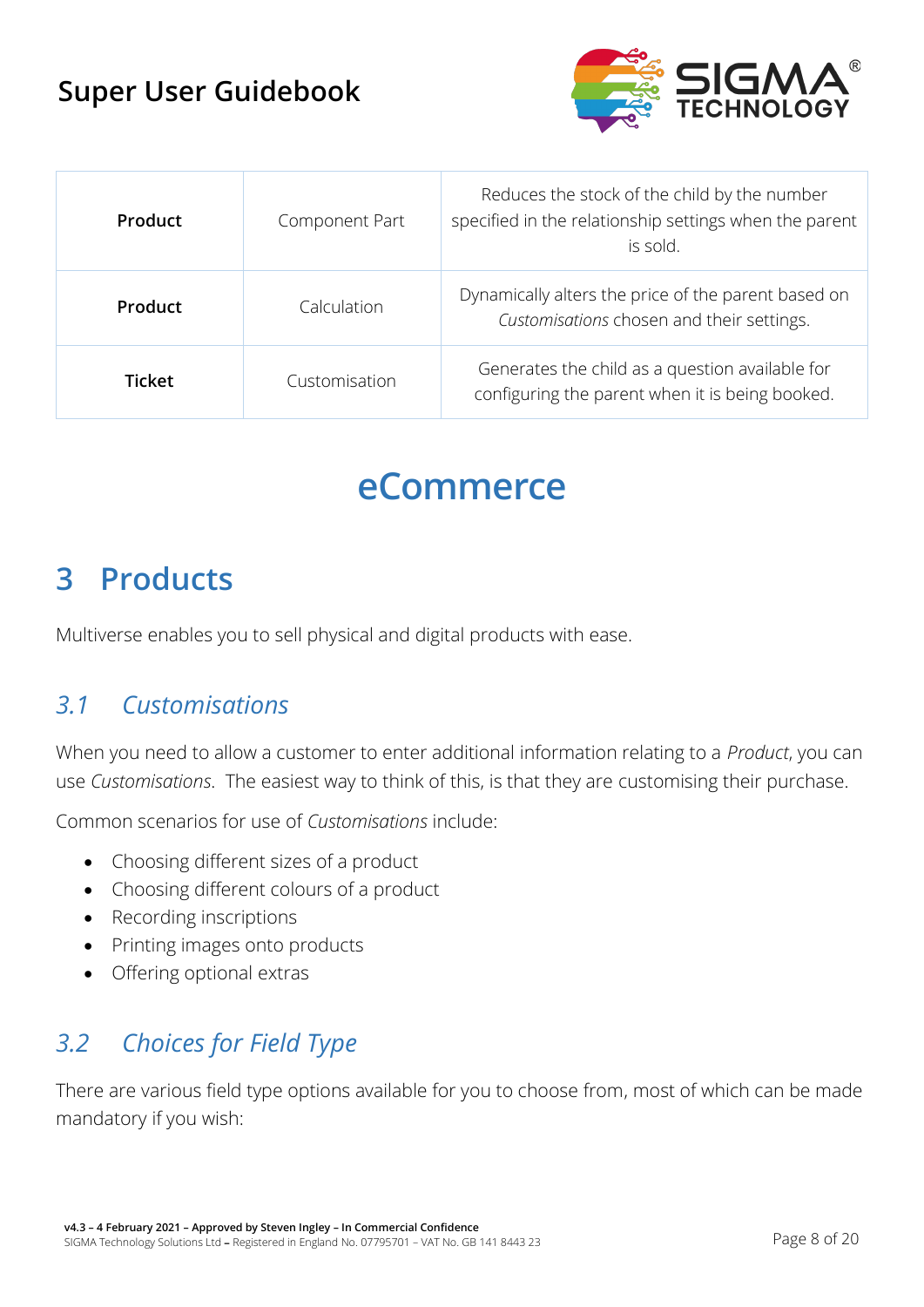

| <b>Field Type</b>  | Description                                                                                  | <b>Can Be Mandatory</b>  |
|--------------------|----------------------------------------------------------------------------------------------|--------------------------|
| <b>Text Field</b>  | A single-line free text box.                                                                 | Yes                      |
| <b>Text Area</b>   | A multi-line free text box.                                                                  | Yes                      |
| <b>Number</b>      | Whole numbers only (e.g. 1, 50, 75)                                                          | Yes                      |
| <b>Decimal</b>     | Decimal numbers to two decimal places<br>(e.g. 1.01, 50.99, 75.00).                          | Yes                      |
| Date               | A country-specific formatted date.                                                           | Yes                      |
| <b>Time</b>        | A time in hours and minutes.                                                                 | Yes                      |
| Colour             | Colour picker with images displaying each colour.<br>Can also be used for patterns/textures. | Yes                      |
| <b>File Upload</b> | Files can be added to the item (common image<br>and document formats only).                  | Yes                      |
| <b>Fixed Value</b> | Becomes an option in a drop-down menu, list of<br>radio buttons or checkboxes.               | Yes<br>except checkboxes |

### <span id="page-8-0"></span>*3.3 Fixed Value Customisations*

When using 'Fixed Value' as the Customisation Type, it must be connected to a *Customisation Group*. Oftentimes, the easiest way to set these relationships up is to first create the Customisation Group, then add new/link existing Customisations to that group, specifying 'Fixed Value' for any new ones created.

A Customisation Group can be set up to display as:

- 1. Drop-down Menu (with or without multiple choices allowed)
- 2. Radio Buttons (select one choice from a list of two or more)
- 3. Checkboxes (optionally select any number from the choices)

Notes: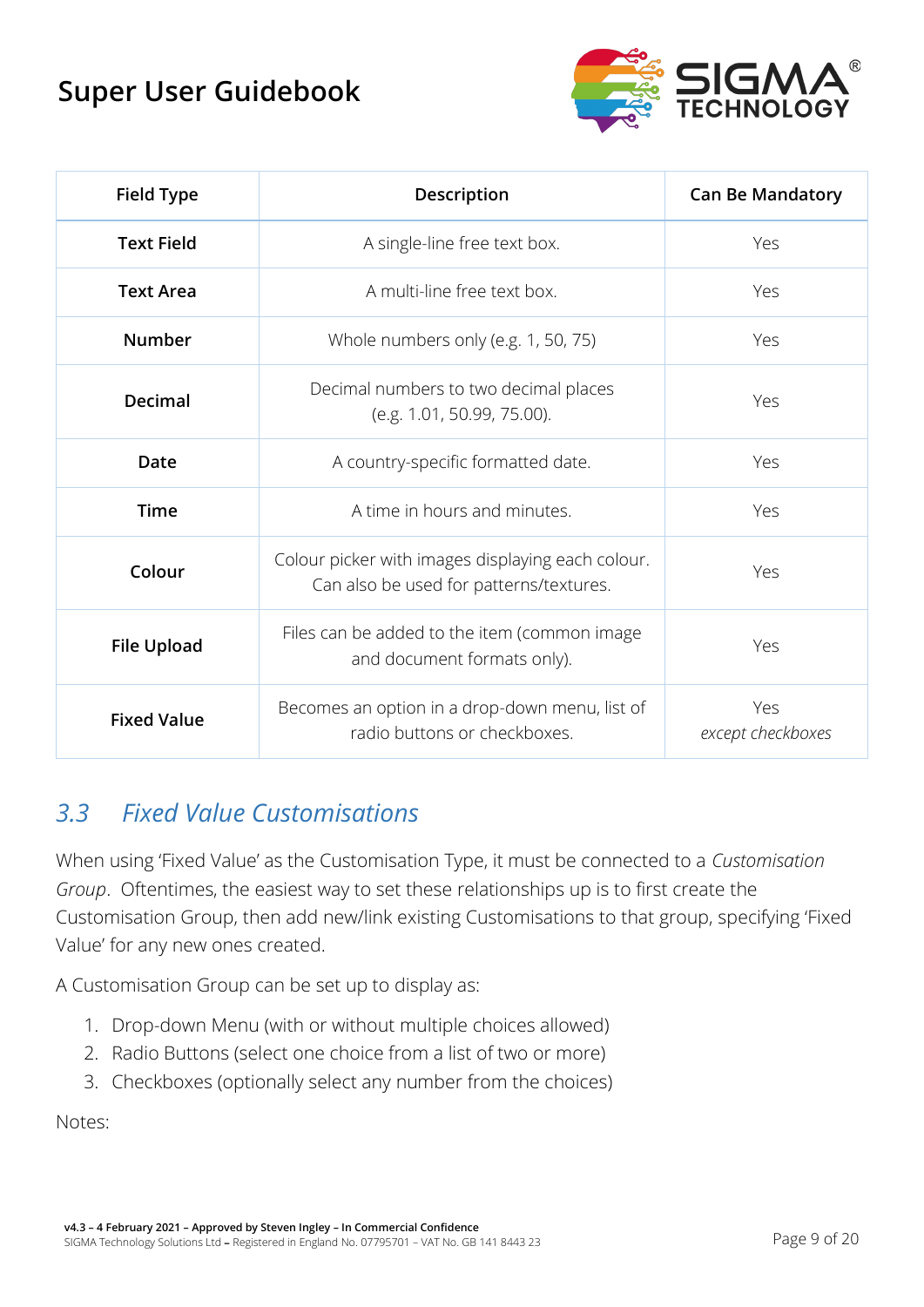

• Because of the nature of checkboxes, it is not possible to make them mandatory. If you need to make the Customisation Group mandatory, use either Drop-down Menu or Radio Buttons.

#### <span id="page-9-0"></span>*3.4 Charging Additional Fees for Customisations*

It is possible to charge an extra fee on top of the base *Product* price for any *Customisation*. To do so, enter the VAT-exclusive additional fee into the *Price Effect* field within the *Customisation*.

When a user chooses a specific option that has a *Price Effect* defined, this additional fee will be added to the product's base price. For example, a £10 product with a £2 *Price Effect* would cost £12, or £14.40 including VAT at 20%.

#### <span id="page-9-1"></span>*3.5 Linking Customisations*

An unlimited number of *Customisations* (questions) can be added to *Products*, and when an item is purchased these questions will be asked to the customer, allowing them to 'Customise' their purchase.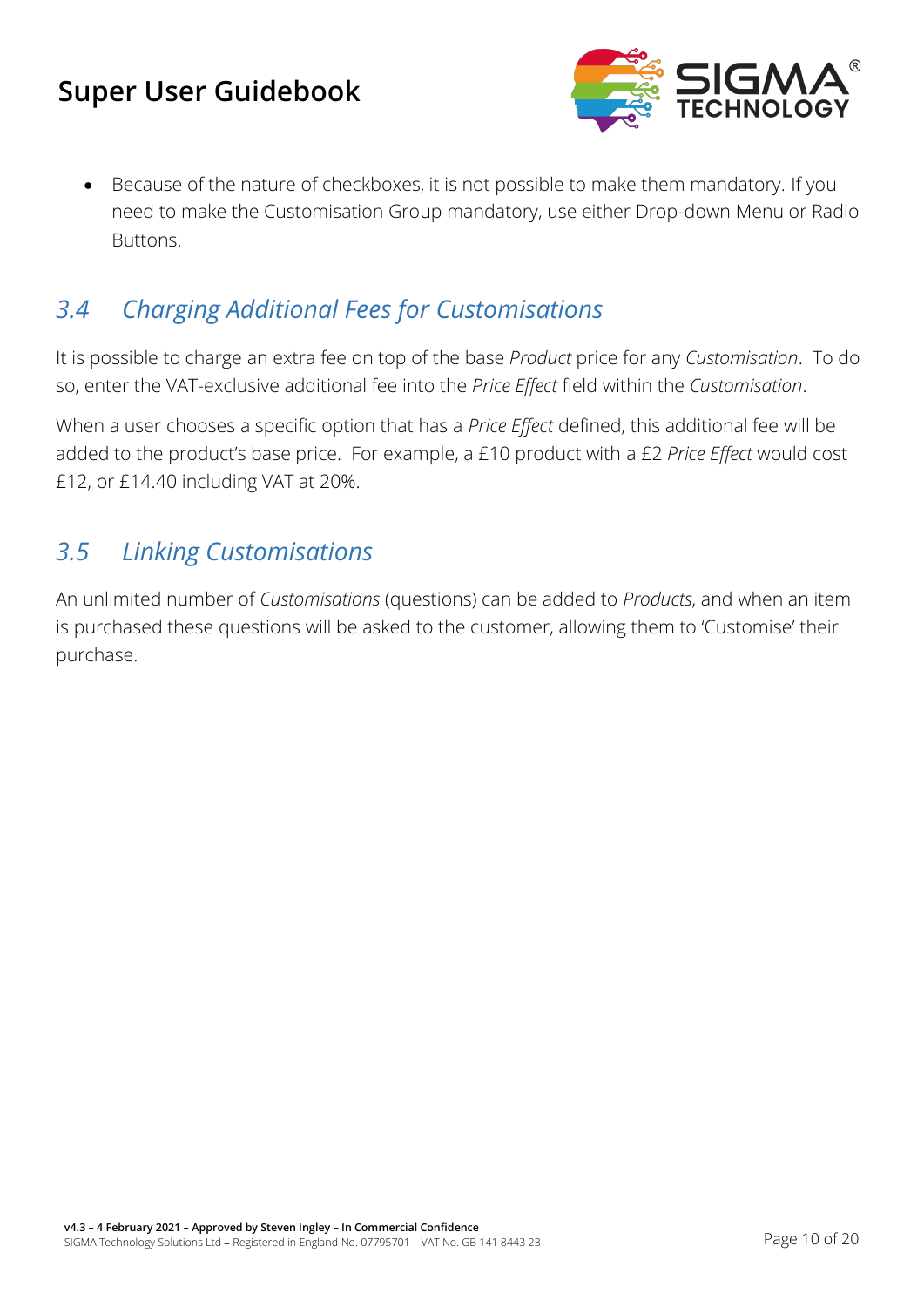

| ⊝     |       | Linked Items                          |                                                  |                       |                             |   |                   | $\blacktriangle$       |
|-------|-------|---------------------------------------|--------------------------------------------------|-----------------------|-----------------------------|---|-------------------|------------------------|
|       |       |                                       | LINKED TO THIS PRODUCT                           |                       | PRODUCT HAS BEEN ADDED TO   |   |                   |                        |
|       |       | CALCULATIONS 1                        | <b>COMPONENT PARTS</b> 4                         | 3<br>CUSTOMISATIONS 8 | <b>PRODUCTS TO UPSELL 0</b> |   |                   |                        |
|       | Title |                                       |                                                  |                       | Flags                       |   |                   |                        |
|       |       | HF Artist to Choose Best Print Single |                                                  |                       | $\odot$                     | ☆ |                   |                        |
|       |       | Right Hand Single Print               |                                                  |                       | $\odot$                     | ☆ |                   |                        |
|       |       | Right Foot Single Print               |                                                  |                       | $\bullet$                   | ∞ |                   |                        |
|       | 監     | Left Hand Single Print                |                                                  |                       | $\bullet$                   | ☆ |                   |                        |
|       | ĸ     | Left Foot Single Print                |                                                  |                       | $\odot$                     | ≎ |                   |                        |
|       | x     | Upload Hand or Foot                   |                                                  |                       | $\odot$                     | ☆ | T                 |                        |
|       | 詮     |                                       | Upload Handwriting/Signature for Back of Pendant |                       | $\odot$                     | ☆ | i                 |                        |
|       | Ħ.    | Inscription on front & back           |                                                  |                       | $\odot$                     |   |                   |                        |
|       |       | LINK CUSTOMISATIONS                   | 5                                                |                       |                             |   | <b>ÇE REORDER</b> | $\overline{\mathbf v}$ |
| CLOSE |       |                                       |                                                  |                       |                             |   |                   |                        |

- 1. Tap the Linked Items heading to expand or contract this section.
- 2. Display parent or child relationships. By default, child relationships are displayed, unless only parent relationships are available.
	- a. 'Linked to this Product' denotes child relationships.
	- b. 'Product has been added to…' denotes parent relationships.
- 3. Linked items are separated into type of item. Tap the heading to view the linked items of that type.
- 4. Controls for each linked item
	- a. Tap the cog to access advanced settings for the relationship.
	- b. Tap the bin to remove the relationship (all settings will be lost).
- 5. Link more existing Customisations, or create new Customisations and automatically link them once created.
- 6. Change the order of the Customisations in this example this allows you to change the order of the questions being asked for configuring the Product.

#### **Notes:**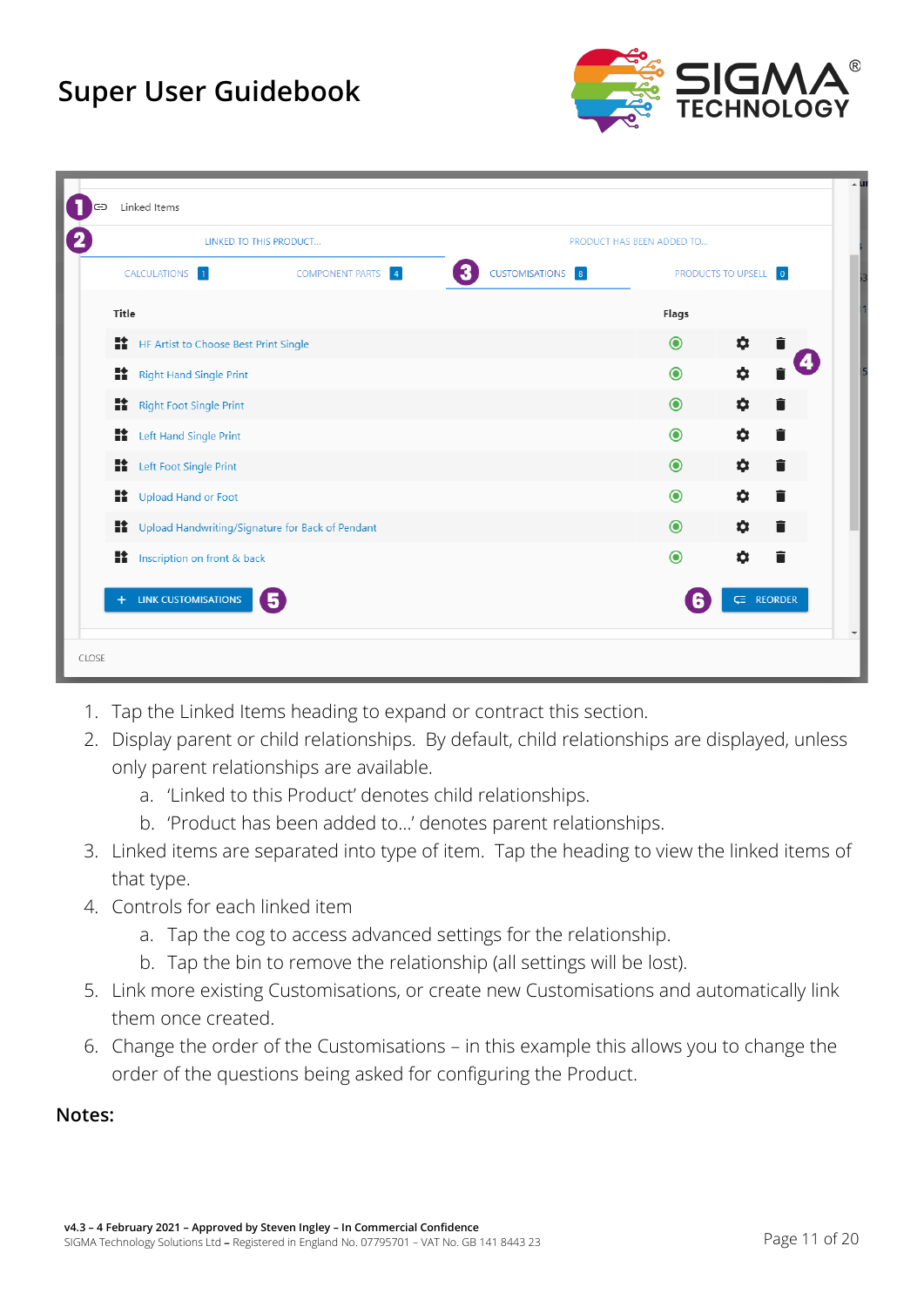

• The headings on each tab will change depending what you are linking. For example, linking a *Product* to another *Product* the tab heading displays 'Products to Upsell', meaning that Multiverse will automatically promote the linked *Products* for you when a customer is browsing this product.

### <span id="page-11-0"></span>*3.6 Advanced Price Calculations*

Multiverse can run complex calculations based on *Customisation* choices. We do not recommend you set this up yourself; please contact us if you would like to use this feature so that we can discuss your requirements and decide if this is the best solution for your needs.

## <span id="page-11-1"></span>**4 Stock Management**

Multiverse comes with advanced stock management features, which when configured correctly will automate your stock control, flag items that are low in number, and allow you to easily reorder them using *Purchase Orders*.

#### <span id="page-11-2"></span>*4.1 Availability*

There are three *Availability* statuses that can be set on *Products*, *Component Parts* and anywhere you see the *Stock Control* heading. How Multiverse handles items with each status, upon different actions, is defined below.

| <b>Availability Status</b> | When Sold                                                                  | <b>Order Cancelled</b>                                        | <b>Purchase Order</b>                |
|----------------------------|----------------------------------------------------------------------------|---------------------------------------------------------------|--------------------------------------|
| <b>Obey Stock Levels</b>   | Allowed if the stock<br>exists, or if Strict Stock<br>Control is disabled. | Restocked if Restock<br>Items is ticked upon<br>cancellation. | Quantity received<br>added to stock. |
| <b>Always in Stock</b>     | Always Allowed                                                             | No Action                                                     | No Action                            |
| Out of Stock               | Not Allowed                                                                | No Action                                                     | Quantity received<br>added to stock. |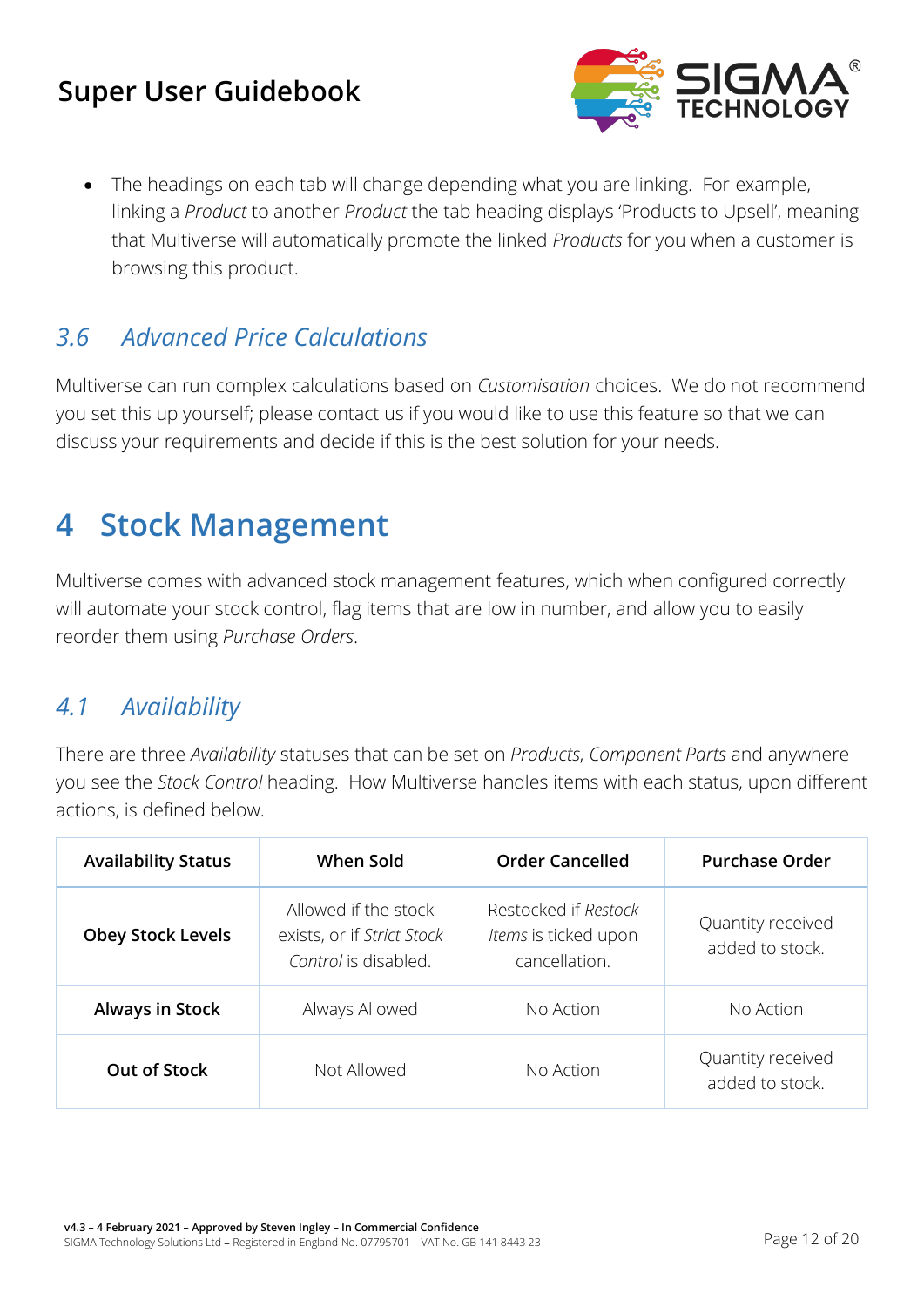

If you are not sure which status to choose, we always advise selecting *Obey Stock Levels* as this is the safest way to ensure items are not sold accidentally when they are out of stock.

#### <span id="page-12-0"></span>*4.2 Minimums and Maximums*

Minimum and maximum stock levels can be configured to enable Multiverse to assist you with stock management. Setting the minimum and maximum values for a *Product*, *Component Part* etc. will then display the item on the Stock Control screen.

- Setting the Minimum value will flag the item so that you are immediately aware that the stock value has fallen below the minimum.
- Setting the Maximum value will enable Multiverse to automatically calculate the number required to be added to a *Purchase Order* to bring your stock value back up to the desired level.

Please see the Purchasing section of this document for further information on how Stock Control interacts with this area.

# **Event Management**

## <span id="page-12-1"></span>**5 Events**

Multiverse is a powerhouse of event management and provides the tools and configuration options required to host any type of event imaginable.

### <span id="page-12-2"></span>*5.1 Fields and Uses*

Optional fields may be hidden by default to save scrolling and to reduce confusion when creating a new *Event*. You can enable optional fields at any time by toggling the *All Fields* switch.



Most fields have intuitive names and tooltips to assist you with knowing what information to fill in. For the less obvious fields, details of their uses and behaviours can be found in the table below.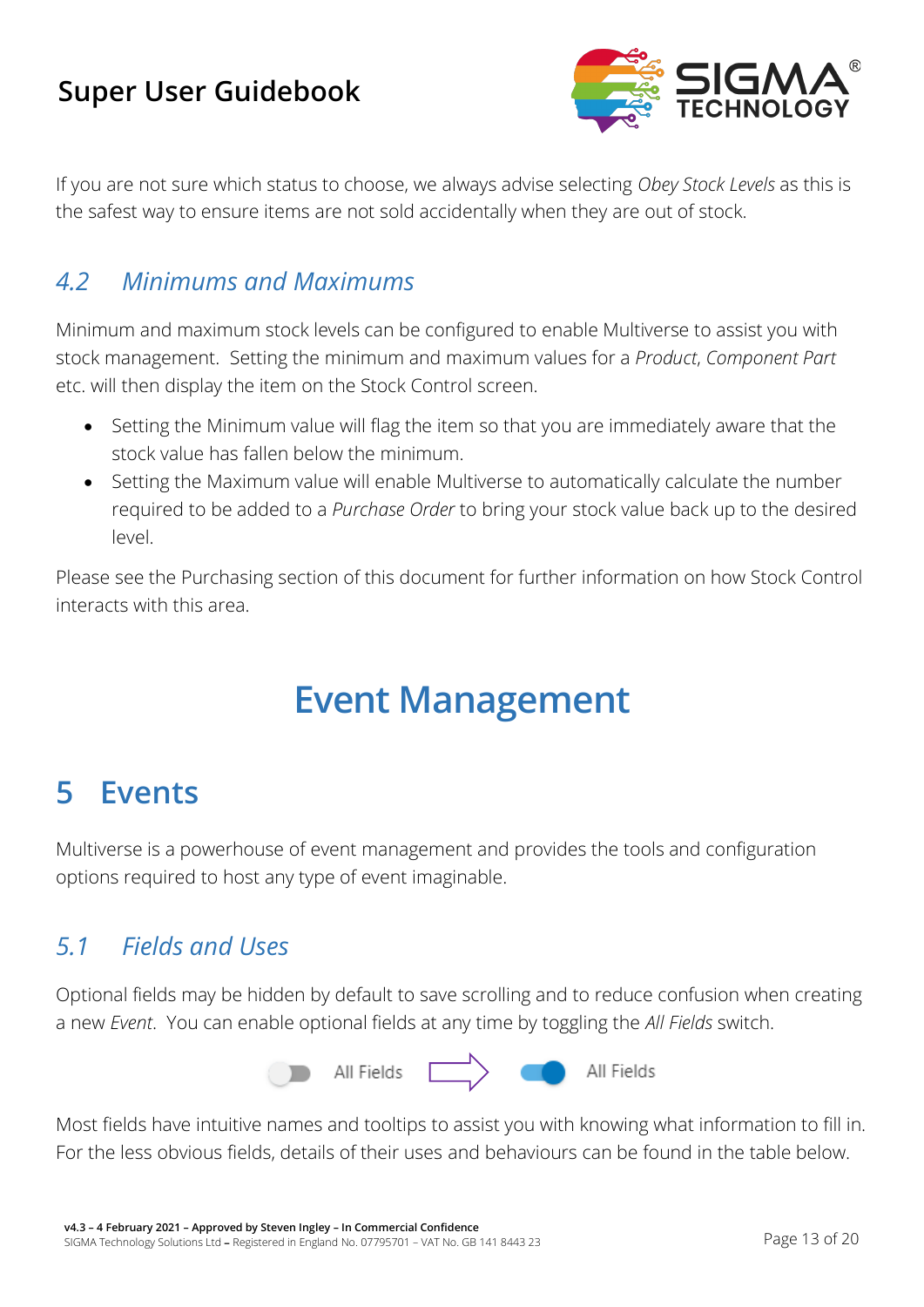

| <b>Field Name</b>      | <b>Usage</b>                                                                                                                                    | <b>Empty Behaviour</b>                                         |
|------------------------|-------------------------------------------------------------------------------------------------------------------------------------------------|----------------------------------------------------------------|
| Availability           | 'Hidden' events are not added to the sitemap or<br>listed on the front-end website. 'Private' events can<br>only be accessed by administrators. | Defaults to 'Public'                                           |
| <b>Available From</b>  | Defines the date and time the Event can be booked<br>from. Useful to prevent bookings before a specified<br>date and time.                      | Available as soon as the<br>Event is created                   |
| <b>Available Until</b> | Defines the date and time the Event can be booked<br>until. Useful to prevent bookings after a specified<br>date and time.                      | Available until 60<br>minutes before the<br>Event's Start Time |

#### **Notes:**

- A minimum of one *Ticket* is required to be added before an *Event* can be booked.
- Add an image to your *Event* to make it more engaging. You will be required to crop the image to specific dimensions to ensure it fits in the space properly.
- You can add documents to the *Event* and they will appear as downloads at the bottom of the *Event Description.*
- If you do not add a *Location* to the *Event*, it will display 'Location TBC' until one is added.
- If the map is not appearing for your *Event*, ensure you have dropped the pin on the map in the *Map* section of the *Location.*

### <span id="page-13-0"></span>*5.2 Tickets*

It is important to understand that delegates do not technically book onto an *Event*; they book a *Ticket* for an *Event*. Therefore, a minimum of one *Ticket* is required to be linked to the *Event* before it can be booked. Multiverse will automatically prompt you to add a *Ticket* immediately after creating a new *Event*.

By default, only the *Title*, *Price* and *Current Stock* (may be called *Places Available* in your system) fields are mandatory. Some fields may be configured to be predefined and/or read-only to reduce the amount of data input that you need to do when creating new *Tickets*.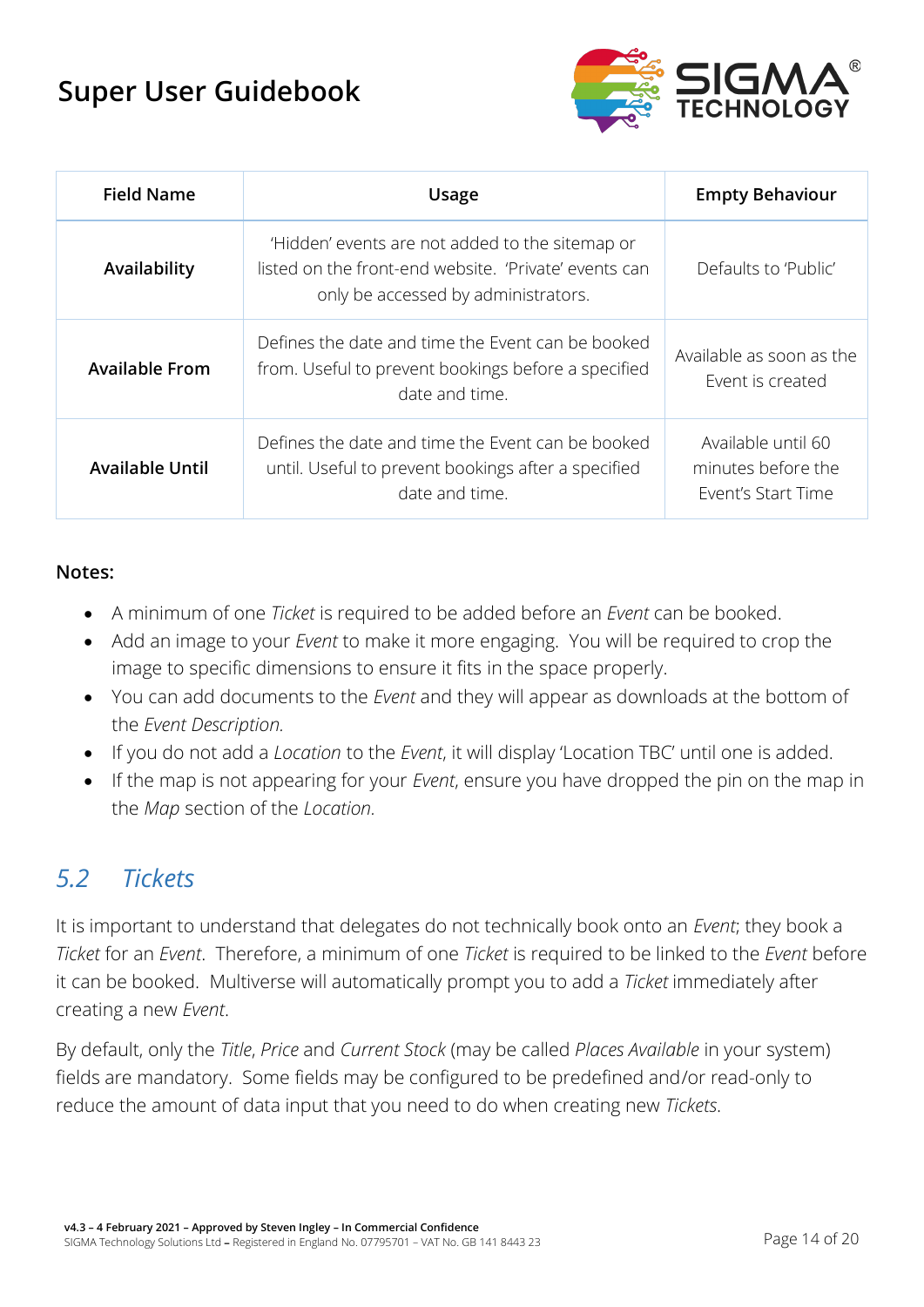

#### *5.2.1 Fields and Uses*

Optional fields may be hidden by default to save scrolling and to reduce confusion when creating a new *Ticket*. You can enable optional fields at any time by toggling the *All Fields* switch.



 $\begin{array}{c}\n\hline\n\end{array}$ 

All Fields

Most fields have intuitive names and tooltips to assist you with knowing what information to fill in. For the less obvious fields, details of their uses and behaviours can be found in the table below.

| <b>Field Name</b>               | <b>Usage</b>                                                                                                                                                                                                    | <b>Empty Behaviour</b>                              |
|---------------------------------|-----------------------------------------------------------------------------------------------------------------------------------------------------------------------------------------------------------------|-----------------------------------------------------|
| <b>Start Date/Time</b>          | Defines when the Ticket is valid from. Useful for<br>example, when an Event takes place over multiple<br>days, and a Ticket is only valid for one day.                                                          | Assumes the Event's<br>Start Date/Time              |
| <b>End Date/Time</b>            | Defines when the Ticket is valid to. Useful for<br>example, when an Event takes place over multiple<br>days, and a Ticket is only valid for one day.                                                            | Assumes the Event's<br>End Date/Time                |
| <b>Available From</b>           | Defines the date and time the Ticket can be booked<br>from. Useful to prevent bookings before a specified<br>date and time.                                                                                     | Assumes the Event's<br>Available From<br>Date/Time  |
| <b>Available Until</b>          | Defines the date and time the Ticket can be booked<br>until. Useful to prevent bookings after a specified<br>date and time.                                                                                     | Assumes the Event's<br>Available Until<br>Date/Time |
| Maximum per<br>Person           | Restricts the number of this Ticket that can be<br>booked by each user.                                                                                                                                         | Unrestricted unless<br>globally configured          |
| <b>Require Printed</b><br>Proof | Changes the behaviour slightly so that Tickets are<br>automatically attached to confirmation emails, and<br>notifies the user that a printed Ticket is required.                                                | Will not prompt the<br>user to print the Ticket     |
| Price                           | When charging for an Event, you can specify the tax-<br>exclusive price for the Ticket. Remember to also set<br>the accompanying Tax Rule to ensure VAT is<br>calculated correctly (if you are VAT registered). | Ticket will be free of<br>charge                    |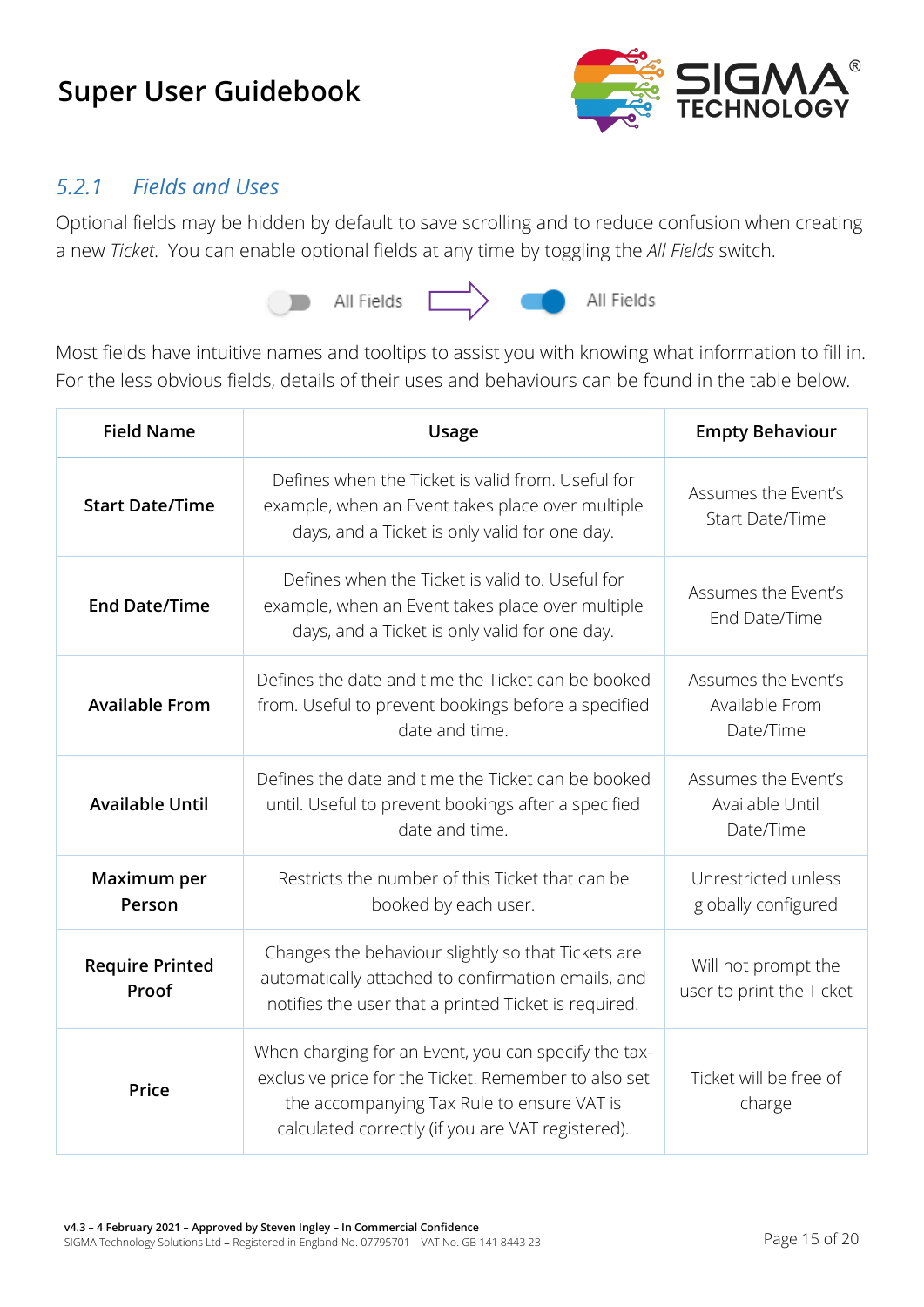

#### **Notes:**

- A *Ticket* **should not** have the same *Title* as the *Event*. Instead you should describe the type of *Ticket*, such as 'Delegate' or 'VIP', or for multi-day events, 'Saturday Ticket', 'Sunday Ticket'. This will ensure your event looks as professional as possible.
- *Tickets* that have already been purchased cannot be deleted/removed from the *Event*.

#### *5.2.2 Capacity Management*

Limiting the total capacity of an *Event* is done by setting the *Current Stock* (may be called *Places Available* in your system) for each *Ticket*. The number of places available will automatically decrease when a booking is received and increase when a booking is cancelled.

To increase/decrease the total number of places, simply adjust the total number available, whilst bearing in mind the current total number of bookings.

#### **Notes:**

1. For an explanation of how the *Availability* field works, and how Multiverse handles stock and capacities, please see the Stock Management section of this guide.

#### <span id="page-15-0"></span>*5.3 Customisations*

*Customisations* work in a similar way for *Events* as they do for *Products*, whereby they allow a user to customise their booking. In most Event Management use cases, this is used to collect additional information from the delegate that is required to deliver the event, including:

- Workshop Choice(s)
- Meal Choice(s)
- Other optional items and up-sells

One important difference to note is that the *Customisations* are linked to each *Ticket*, not the *Event* itself. This allows you to ask different questions for different tickets, making Multiverse more flexible for each event's individual needs.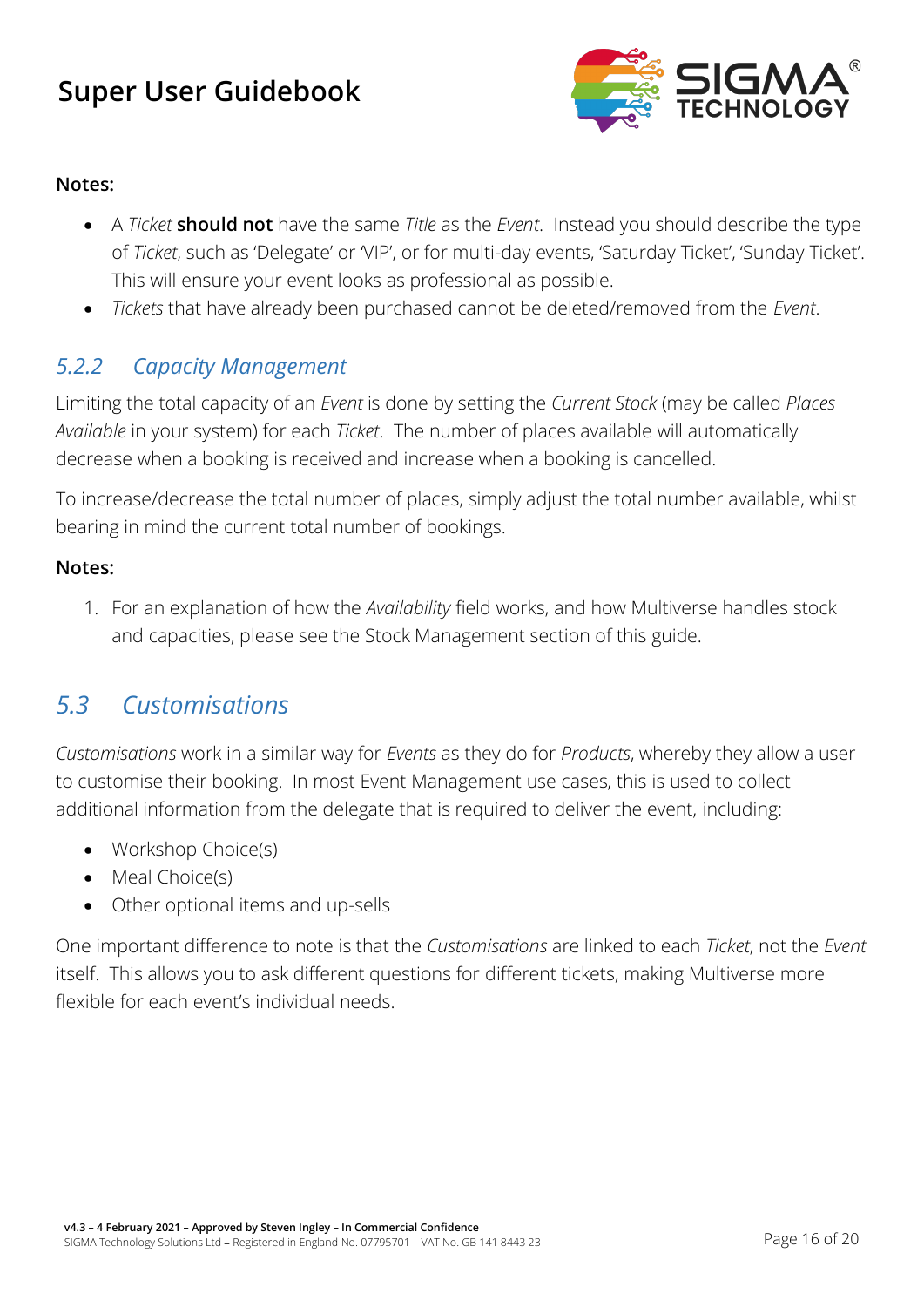

| LINKED TO THIS TICKET  |                   | TICKET HAS BEEN ADDED TO |                         |
|------------------------|-------------------|--------------------------|-------------------------|
|                        | BOOKING ANSWERS 8 |                          |                         |
| Title                  | Available         | Flags                    |                         |
| $\mathbf{B}$ Band 4    | None              | $\odot$                  | *<br>î                  |
| $\blacksquare$ Band 5  | None              | $\odot$                  | î<br>0                  |
| $\mathbf{B}$ Band 6    | None              | $\odot$                  | $\hat{\mathbf{u}}$<br>* |
| $\blacksquare$ Band 7  | None              | $\odot$                  | ٠<br>î                  |
| $\blacksquare$ CCG     | None              | $\odot$                  | 0<br>î                  |
| Trust/Foundation Trust | None              | $\odot$                  | î<br>0                  |
| ALB/National Body      | $\circ$           | $\odot$                  | *<br>î                  |
| <b>T</b> AHSN          | None              | $\odot$                  | *<br>î                  |
| + LINK BOOKING ANSWERS |                   |                          | $C = REORDER$           |

If you are only using Events in the system and not Products, we may have chosen to rename 'Customisations' to something more intuitive, such as 'Booking Answers'. In this case, 'Customisation Groups' will also likely become something such as 'Booking Questions'. This is just a name change to improve usability and does not affect the behaviours of the system.

Please refer to the Customisations section within the Products section of this guide for more details on the types of options available to you for capturing the information you need, and how to add/manage *Customisations*.

#### **Notes:**

- 1. Information relating to dietary and accessibility requirements should be stored against the delegate's account, not on a per-event basis. This saves the delegate from having to enter the same data more than once and means they can easily update this information across all events if something does change.
- 2. If you export delegate information, either to a PDF or Excel file, Multiverse will **not** notify you of changes to dietary and accessibility requirements, so it is always best to export this data as close to the event's start time as possible.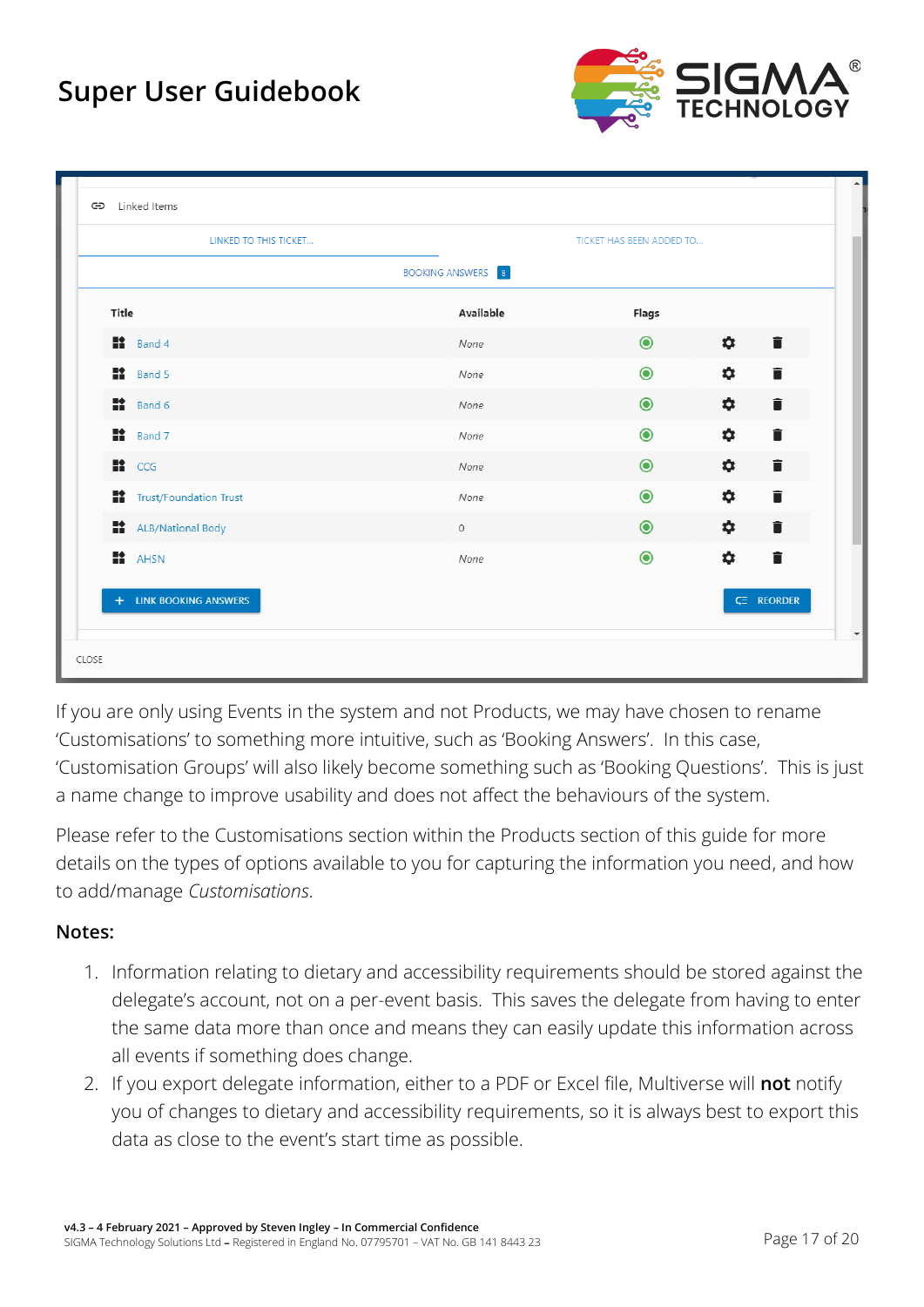

3. You must always ensure compliance with GDPR legislation. Only collect additional data from delegates that is **absolutely necessary** and that you have a legally justifiable use for.

#### <span id="page-17-0"></span>*5.4 Managing Customisations*

Tap the 'Link Booking Answers' button and then choose 'From Existing Booking Answers' to launch the Link Manager.

| No Filter                                         | Search |                               | <b>Booking Answers</b>                | Search                                                    |             |
|---------------------------------------------------|--------|-------------------------------|---------------------------------------|-----------------------------------------------------------|-------------|
| Band                                              |        | x<br>$\overline{\phantom{a}}$ | - Morning Workshops                   | (AM) Building capability through advancing practice - HEE | $\bigoplus$ |
| 詮<br>Band 4<br>K<br>Band 5                        |        | Θ<br>詮<br>5<br>Θ              | supply<br>- Morning Workshops         | (AM) Building capacity in workforce maximising our        | $\oplus$    |
| K<br>Band 6<br>ĸ<br>Band 7                        |        | Θ<br>詮<br>$\Theta$            | - Morning Workshops                   | (AM) Delivering on prevention and health inequalities -   | $\oplus$    |
| Organisation Type<br>K<br>CCG                     |        | 監<br>Θ                        | $f_{\text{O}}$<br>- Morning Workshops | (AM) Integrated Care systems: Impact and Opportunities    | $\bigoplus$ |
| 詮<br><b>Trust/Foundation Trust</b>                |        | K<br>$\Theta$                 | I<br>- Morning Workshops              | (AM) Investing in AHP Leadership: Pathways, Influence &   | $\bigoplus$ |
| ĸ<br><b>ALB/National Body</b><br>監<br><b>AHSN</b> |        | Θ<br>監<br>$\Theta$            | - Morning Workshops                   | (AM) Reducing unwarranted variation - are we doing it r   | $\oplus$    |
|                                                   |        | 監                             |                                       | (AM) The AHP Digital framework: Supporting practice,      | $\oplus$    |

- 1. Tap to enable reordering functions, which will disable the + and functions temporarily. Simply drag and drop the questions and answers until they are in the desired order. Dragging an item from the folder level (heading) will drag all items that are within it.
- 2. Choose the filter to display on certain types of items that are **already linked** to the Ticket, or use the 'Search…' field to find the one you need (minimum 3 characters).
- 3. Choose the filter to load all types of items that are **available to link** to the Ticket, or use the 'Search…' field to find the one you need (minimum 3 characters).
- 4. Tap the green + icon next to the option to add it to the 'Currently Linked' section.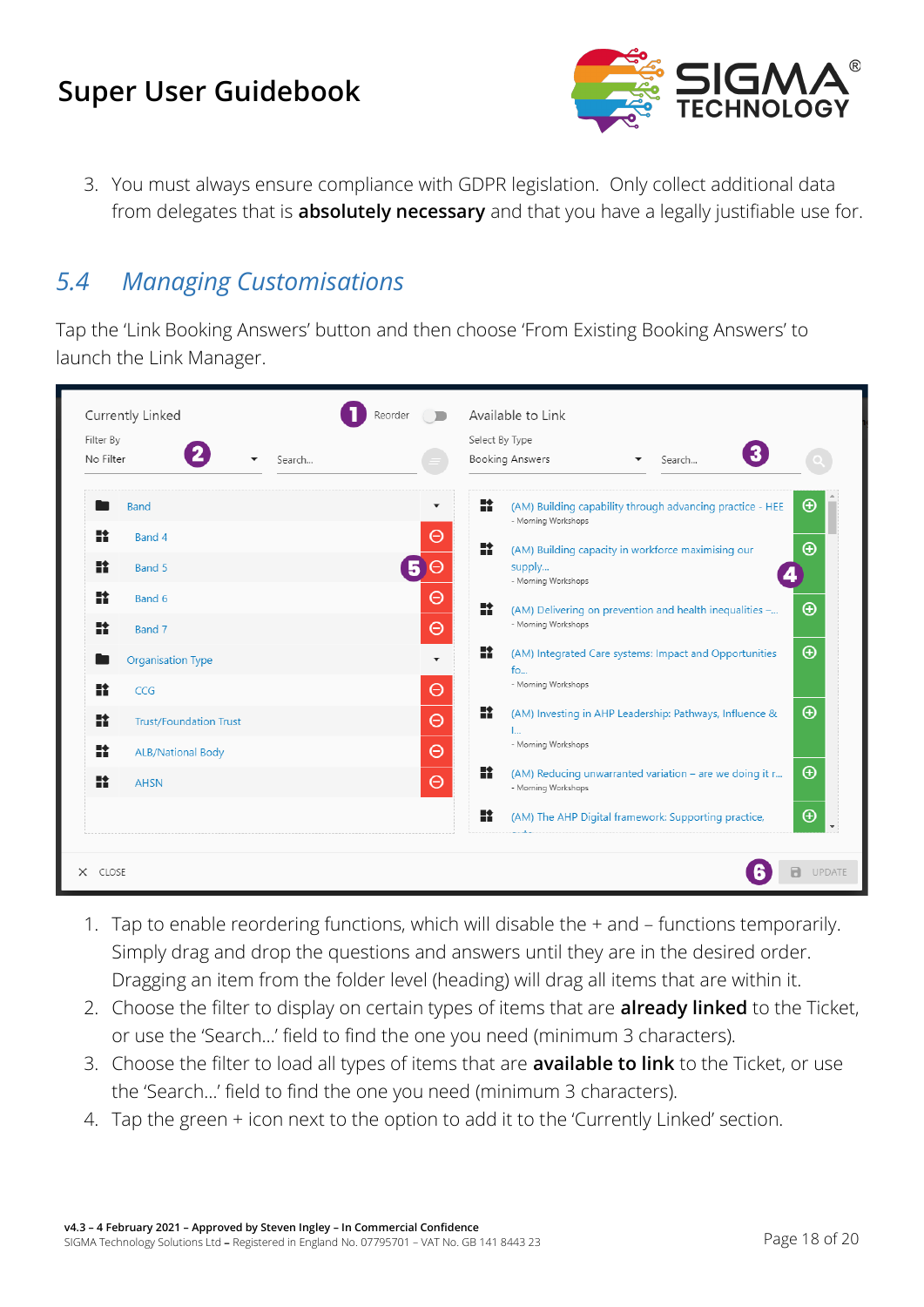

- 5. Tap the red to remove it from the 'Currently Linked' section. For items that are already linked, this will display a trash icon, signifying that the item is marked for removal upon clicking the 'Update' button.
- 6. Tap 'Update' once finished to commit your changes instantly.

### <span id="page-18-0"></span>*5.5 Advanced Price Calculations*

Multiverse can run complex calculations based on *Customisation* choices. We do not recommend you set this up yourself; please contact us if you would like to use this feature so that we can discuss your requirements and decide if this is the best solution for your needs.

# **Invoicing**

## <span id="page-18-1"></span>**6 Order Confirmations**

**TRW** 

# <span id="page-18-2"></span>**7 Bulk Invoicing**

TBW

# **Purchasing**

## <span id="page-18-3"></span>**8 Purchase Orders**

TBW

# **Tools and Special Features**